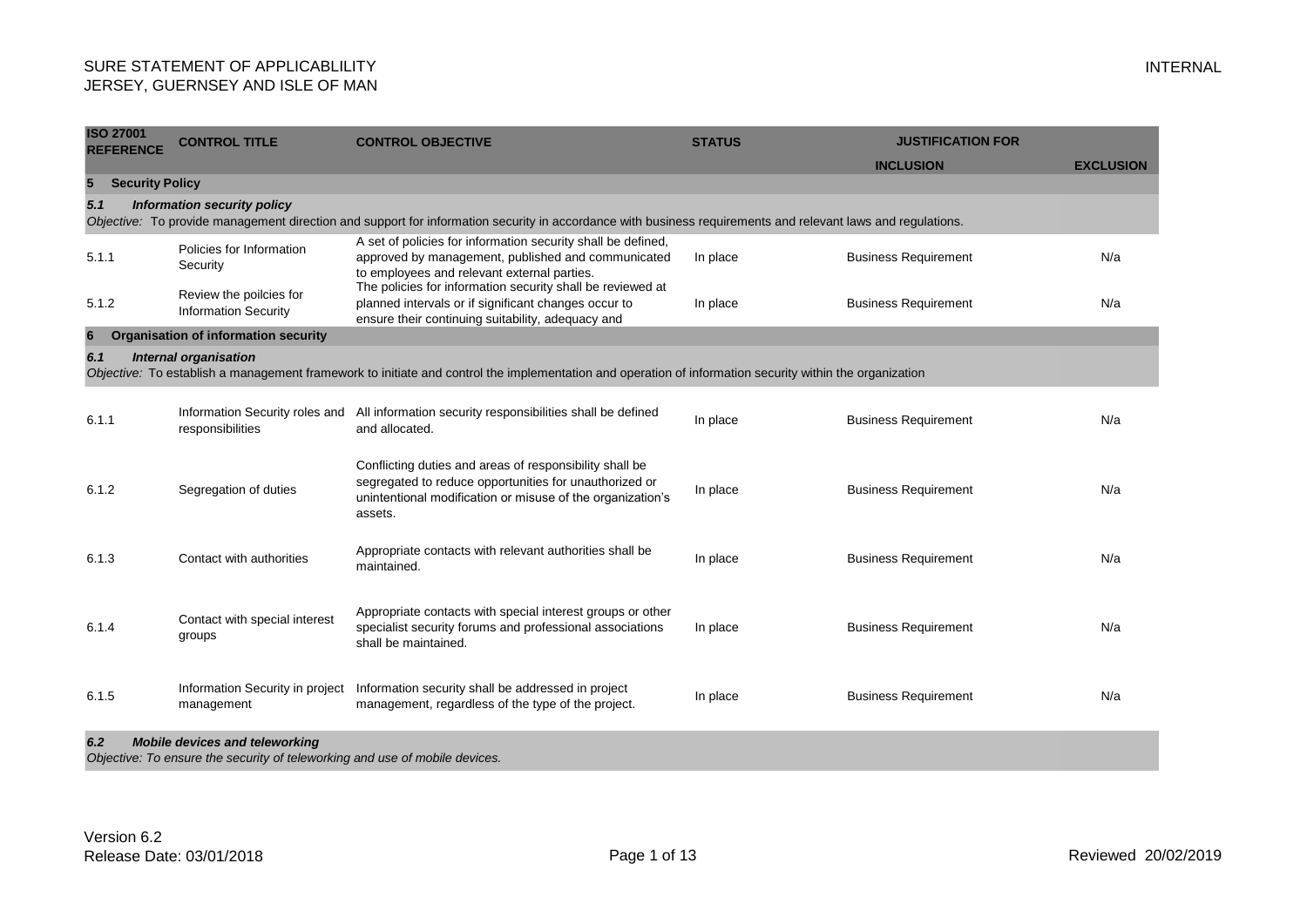| 6.2.1 | Mobile device policy                                         | A policy and supporting security measures shall be<br>adopted to manage the risks introduced by using mobile<br>devices.                                                                                                                    | In place | <b>Business Requirement</b> | N/a |
|-------|--------------------------------------------------------------|---------------------------------------------------------------------------------------------------------------------------------------------------------------------------------------------------------------------------------------------|----------|-----------------------------|-----|
| 6.2.2 | Teleworking                                                  | A policy and supporting security measures shall be<br>implemented to protect information accessed, processed<br>or stored at teleworking sites.                                                                                             | In place | <b>Business Requirement</b> | N/a |
|       | <b>Human Resources security</b>                              |                                                                                                                                                                                                                                             |          |                             |     |
| 7.1   | <b>Prior to Employment</b>                                   |                                                                                                                                                                                                                                             |          |                             |     |
|       |                                                              | Objectives: To ensure that employees and contractors understand their responsibilities and are suitable for the roles for which they are considered.<br>Background verification checks on all candidates for                                |          |                             |     |
| 7.1.1 | Screening                                                    | employment shall be carried out in accordance with<br>relevant laws, regulations and ethics and shall be<br>proportional to the business requirements, the<br>elassification of the information to be accessed and the                      | In place | <b>Business Requirement</b> | N/a |
| 7.1.2 | Terms and conditions of<br>employment                        | The contractual agreements with employees and<br>contractors shall state their and the organization's<br>responsibilities for information security.                                                                                         | In place | <b>Business Requirement</b> | N/a |
| 7.2   | <b>During Employment</b>                                     | Objectives: To ensure that employees and contractors are aware of and fulfil their information security responsibilities.                                                                                                                   |          |                             |     |
| 7.2.1 | Management responsibilities                                  | Management shall require all employees and contractors<br>to apply information security in accordance with the<br>established policies and procedures of the organization.                                                                  | In place | <b>Business Requirement</b> | N/a |
| 7.2.2 | Information security<br>awareness, education and<br>training | All employees of the organization and, where relevant,<br>contractors shall receive appropriate awareness<br>education and training and regular updates in<br>organizational policies and procedures, as<br>relevant for their inh function | In place | <b>Business Requirement</b> | N/a |
| 7.2.3 | Disciplinary process                                         | There shall be a formal and communicated disciplinary<br>process in place to take action against employees who<br>have committed an information security breach.                                                                            | In place | <b>Business Requirement</b> | N/a |
| 7.3   | Termination and change of employment                         | Objectives: To protect the organization's interests as part of the process of changing or terminating employment                                                                                                                            |          |                             |     |
|       |                                                              | Information security responsibilities and duties that                                                                                                                                                                                       |          |                             |     |
| 7.3.1 | Termination or change of<br>employment responsibilities      | remain valid<br>after termination or change of employment shall be<br>defined, communicated<br>to the emniovee or contractor and enforced                                                                                                   | In place | <b>Business Requirement</b> | N/a |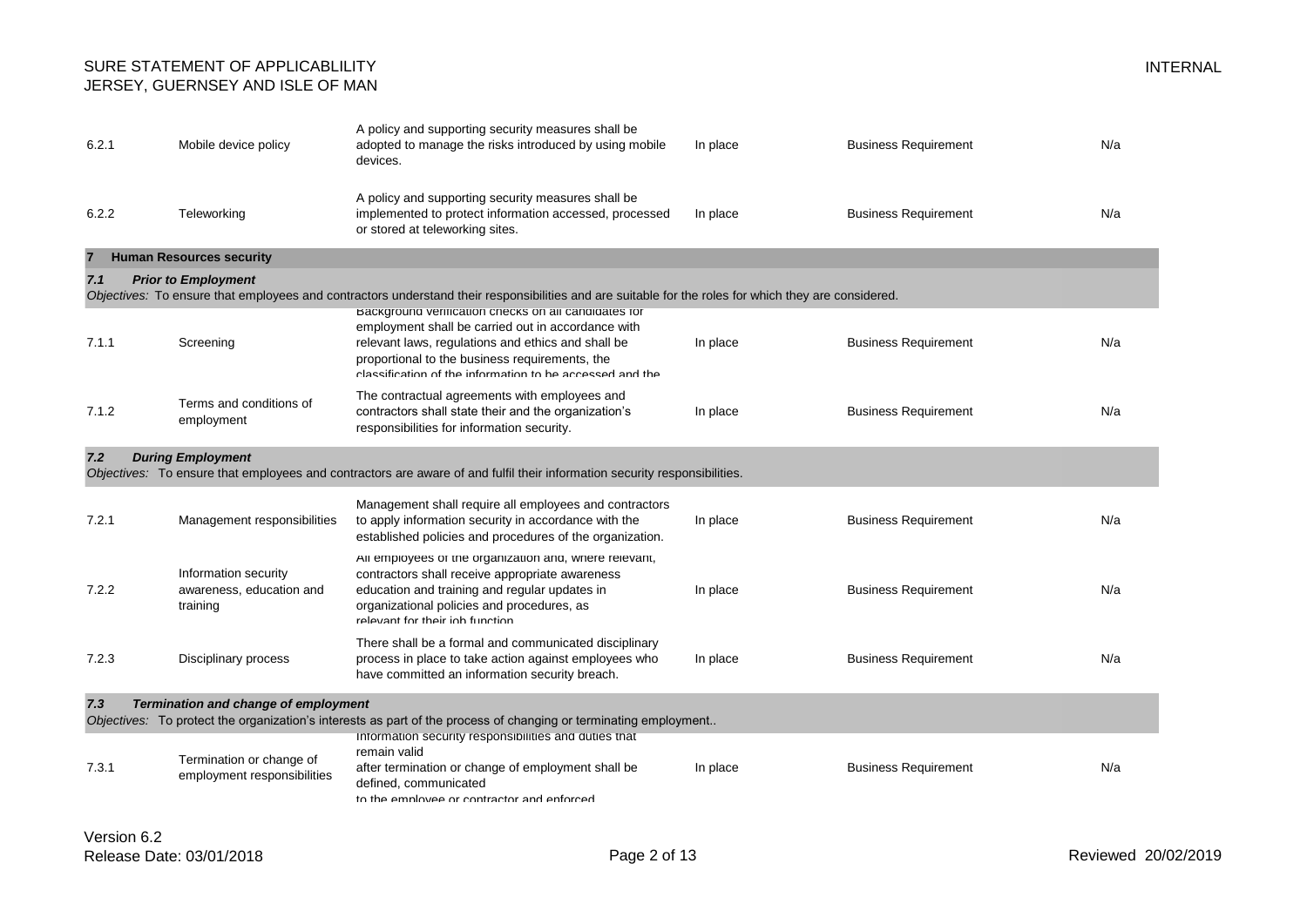| 8<br><b>Asset management</b>                                                                                                                                                                                                                                                      |                                   |                                                                                                                                                                                              |          |                                        |     |  |  |
|-----------------------------------------------------------------------------------------------------------------------------------------------------------------------------------------------------------------------------------------------------------------------------------|-----------------------------------|----------------------------------------------------------------------------------------------------------------------------------------------------------------------------------------------|----------|----------------------------------------|-----|--|--|
| <b>Responsibilities for assets</b><br>8.1<br>Objective: To ensure that employees, contractors and third party users understand their responsibilities, and are suitable for the roles they are considered for, and to reduce the<br>risk of theft, fraud or misuse of facilities. |                                   |                                                                                                                                                                                              |          |                                        |     |  |  |
| 8.1.1                                                                                                                                                                                                                                                                             | Inventory of assets               | Assets associated with information and information<br>processing facilities shall be identified and an inventory<br>of these assets shall be drawn up and maintained.                        | In place | <b>Business Requirement</b>            | N/a |  |  |
| 8.1.2                                                                                                                                                                                                                                                                             | Ownership of assets               | Assets maintained in the inventory shall be owned                                                                                                                                            | In place | <b>Business Requirement</b>            | N/a |  |  |
| 8.1.3                                                                                                                                                                                                                                                                             | Acceptable use of assets          | Rules for the acceptable use of information and of assets<br>associated with information and information processing<br>facilities shall be identified, documented and<br>implemented.        | In place | <b>Business Requirement</b>            | N/a |  |  |
| 8.1.4                                                                                                                                                                                                                                                                             | Return of assets                  | All employees and external party users shall return all of<br>the organizational assets in their possession upon<br>termination of their employment, contract or agreement.                  | In place | <b>Business Requirement</b>            | N/a |  |  |
| 8.2                                                                                                                                                                                                                                                                               | <b>Information Classification</b> | Objective: To ensure that information receives an appropriate level of protection in accordance with its importance to the organization                                                      |          |                                        |     |  |  |
| 8.2.1                                                                                                                                                                                                                                                                             | Classification of information     | Information shall be classified in terms of legal<br>requirements, value, criticality and sensitivity to<br>unauthorised disclosure or modification.                                         | In place | <b>Business&amp; Legal Requirement</b> | N/a |  |  |
| 8.2.2                                                                                                                                                                                                                                                                             | Labelling of information          | An appropriate set of procedures for information labelling<br>shall be developed and implemented in accordance with<br>the information classification scheme adopted by the<br>organization. | In place | <b>Business&amp; Legal Requirement</b> | N/a |  |  |
| 8.2.3                                                                                                                                                                                                                                                                             | Handling of information           | Procedures for handling assets shall be developed and<br>implemented in accordance with the information<br>classification scheme adopted by the organization.                                | In place | Business& Legal Requirement            | N/a |  |  |
| 8.3                                                                                                                                                                                                                                                                               | <b>Media handling</b>             |                                                                                                                                                                                              |          |                                        |     |  |  |

*Objective:* To prevent unauthorized disclosure, modification, removal or destruction of information stored on media.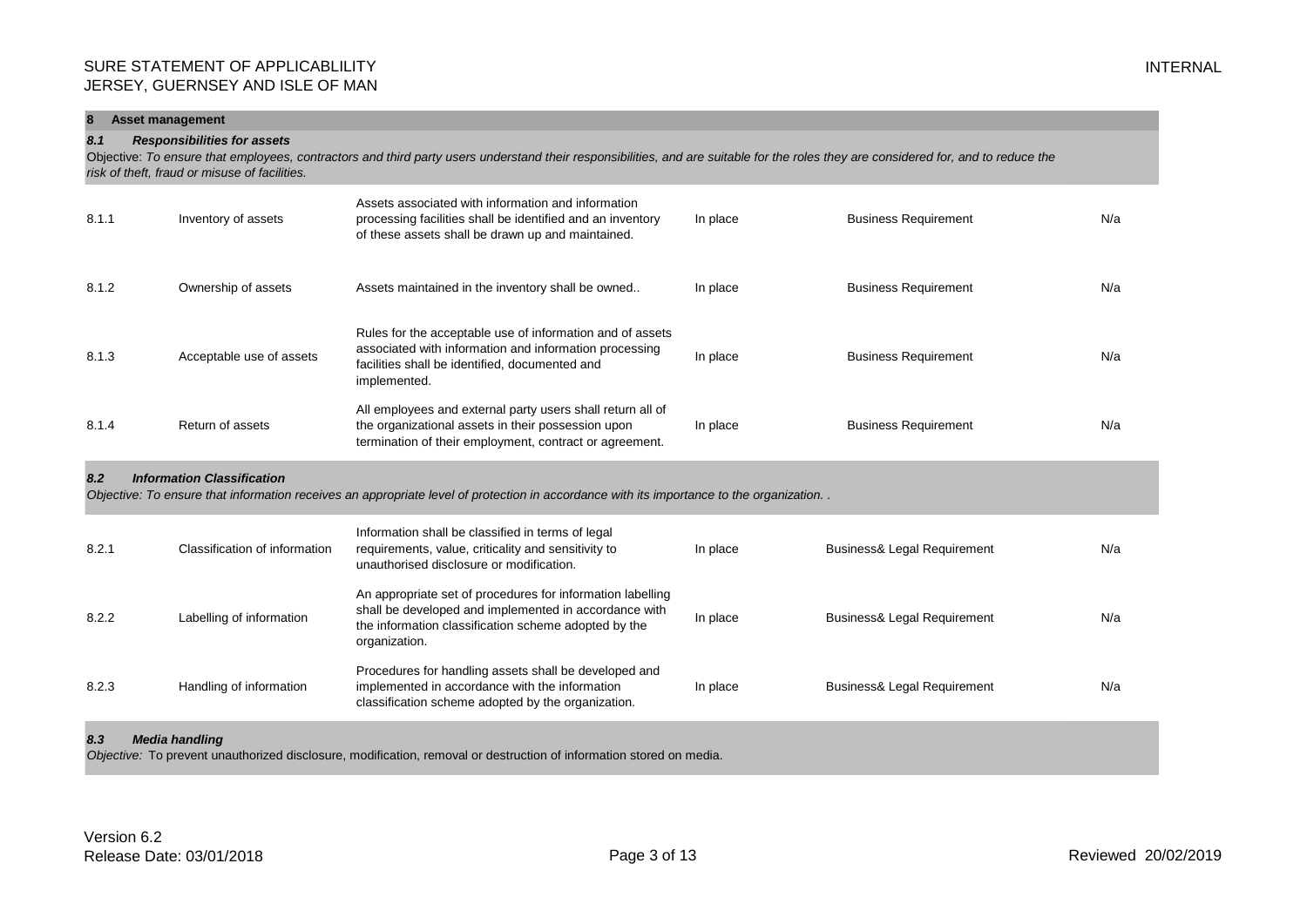| 8.3.1                      | Management of removable<br>media                                                                                                  | Procedures shall be implemented for the management of<br>removable media in accordance with the classification<br>scheme adopted by the organization.  | In place | <b>Business&amp; Legal Requirement</b>  | N/a |
|----------------------------|-----------------------------------------------------------------------------------------------------------------------------------|--------------------------------------------------------------------------------------------------------------------------------------------------------|----------|-----------------------------------------|-----|
| 8.3.2                      | Disposal of media                                                                                                                 | Media shall be disposed of securely when no longer<br>required, using formal procedures.                                                               | In place | <b>Business &amp; Legal Requirement</b> | N/a |
| 8.3.3                      | Physical media transfer                                                                                                           | Media containing information shall be protected against<br>unauthorized access, misuse or corruption during<br>transportation.                         | In place | <b>Business&amp; Legal Requirement</b>  | N/a |
| <b>Access control</b><br>9 |                                                                                                                                   |                                                                                                                                                        |          |                                         |     |
| 9.1                        | <b>Business requirements of access control</b><br>Objective: To limit access to information and information processing facilities |                                                                                                                                                        |          |                                         |     |
| 9.1.1                      | Access control policy                                                                                                             | An access control policy shall be established,<br>documented and reviewed based on business and<br>information security requirements.                  | In place | <b>Business Requirement</b>             | N/a |
| 9.1.2                      | Access to networks and<br>network services                                                                                        | Users shall only be provided with access to the network<br>and network services that they have been specifically<br>authorized to use.                 | In place | <b>Business Requirement</b>             | N/a |
| 9.2                        | <b>User access management</b>                                                                                                     | Objective: To ensure authorized user access and to prevent unauthorized access to systems and services.                                                |          |                                         |     |
| 9.2.1                      | User registration and de-<br>registration                                                                                         | A formal user registration and de-registration process<br>shall be implemented to enable assignment of access<br>rights.                               | In place | <b>Business Requirement</b>             | N/a |
| 9.2.2                      | User access provisioning                                                                                                          | A formal user access provisioning process shall be<br>implemented to assign or revoke access rights for all<br>user types to all systems and services. | In place | <b>Business Requirement</b>             | N/a |
| 9.2.3                      | Management of privileged<br>access rights                                                                                         | The allocation and use of privileged access rights shall<br>be restricted and controlled.                                                              | In place | <b>Business Requirement</b>             | N/a |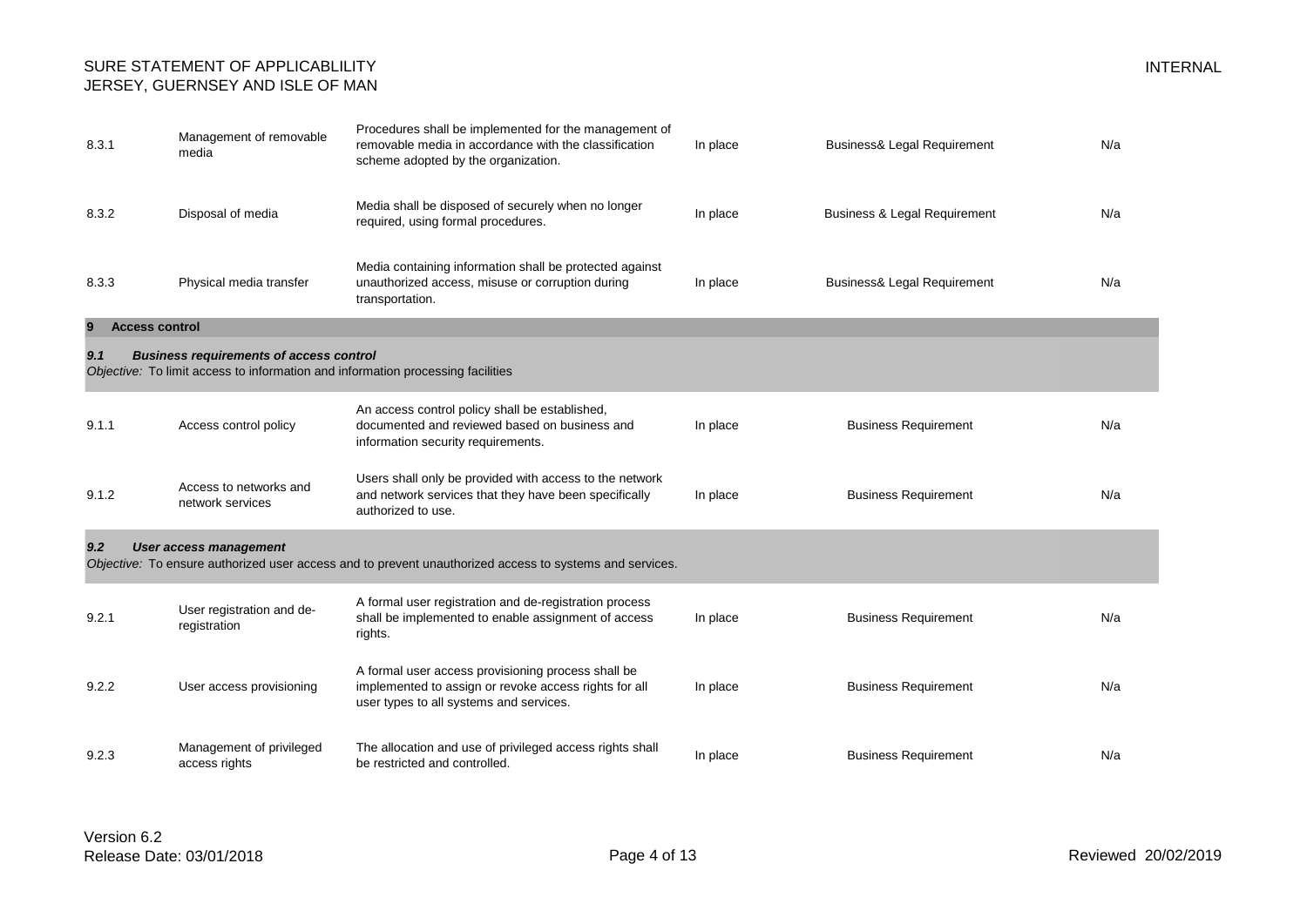| 9.2.4 | Management of secret<br>authentication information of<br>users                                                         | The allocation of secret authentication information shall<br>be controlled                                                                                                                                                       | In place | <b>Business Requirement</b> | N/a |
|-------|------------------------------------------------------------------------------------------------------------------------|----------------------------------------------------------------------------------------------------------------------------------------------------------------------------------------------------------------------------------|----------|-----------------------------|-----|
| 9.2.5 | Review of user access rights                                                                                           | Asset owners shall review users' access rights at regular<br>intervals.                                                                                                                                                          | In place | <b>Business Requirement</b> | N/a |
| 9.2.6 | Removal or adjustment of<br>access rights                                                                              | The access rights of all employees and external party<br>users to information and information processing facilities<br>shall be removed upon termination of their employment,<br>contract or agreement, or adjusted upon change. | In place | <b>Business Requirement</b> | N/a |
| 9.3   | <b>User Responsibilities</b>                                                                                           | Objective: To make users accountable for safeguarding their authentication information.                                                                                                                                          |          |                             |     |
| 9.3.1 | Use of secret authentication<br>information                                                                            | Users shall be required to follow the organization's<br>practices in the<br>use of secret authentication information.                                                                                                            | In place | <b>Business Requirement</b> | N/a |
| 9.4   | <b>System and application access control</b><br>Objective: To prevent unauthorized access to systems and applications. |                                                                                                                                                                                                                                  |          |                             |     |
| 9.4.1 | Information access restriction                                                                                         | Access to information and application system functions<br>shall be restricted in accordance with the access control<br>policy.                                                                                                   | In place | <b>Business Requirement</b> | N/a |
| 9.4.2 | Secure log-on procedures                                                                                               | Where required by the access control policy, access to<br>systems and applications shall be controlled by a secure<br>log-on procedure.                                                                                          | In place | <b>Business Requirement</b> | N/a |
| 9.4.3 | Password management<br>system                                                                                          | Password management systems shall be interactive and<br>shall ensure quality passwords.                                                                                                                                          | In place | <b>Business Requirement</b> | N/a |
|       |                                                                                                                        | The use of utility programs that might be capable of                                                                                                                                                                             |          |                             |     |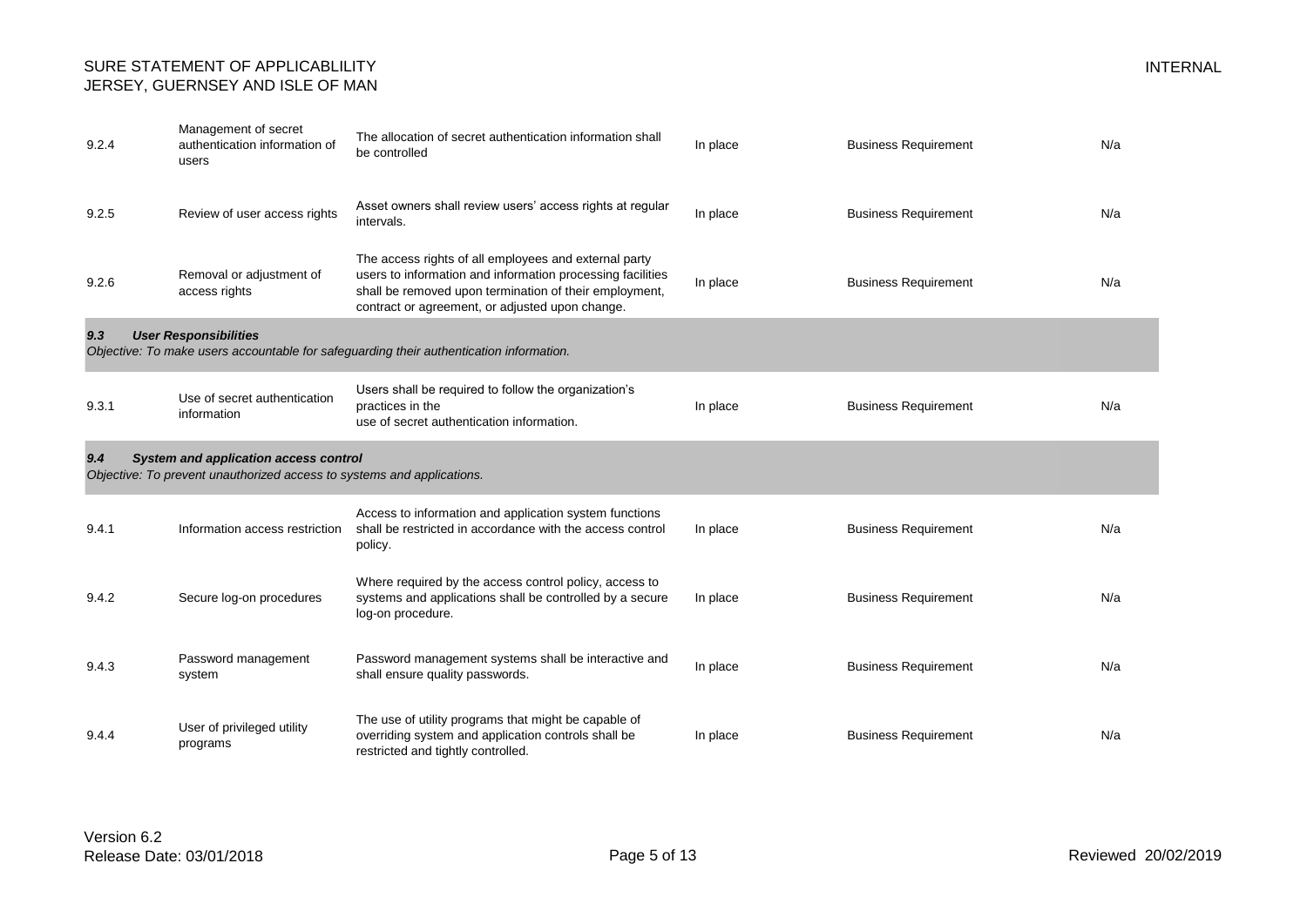| 9.4.5              | Access control to program<br>source code       | Access to program source code shall be restricted.                                                                                                                | In place | <b>Business Requirement</b> | N/a |
|--------------------|------------------------------------------------|-------------------------------------------------------------------------------------------------------------------------------------------------------------------|----------|-----------------------------|-----|
| 10<br>Cryptography |                                                |                                                                                                                                                                   |          |                             |     |
| 10.1               | <b>Cryptography controls</b>                   | Objective: To ensure proper and effective use of cryptography to protect the confidentiality, authenticity and/or integrity of information                        |          |                             |     |
| 10.1.1             | Policy on the use of<br>cryptographic controls | A policy on the use of cryptographic controls for<br>protection of information shall be developed and<br>implemented.                                             | In place | <b>Business Requirement</b> | N/a |
| 10.1.2             | Key management                                 | A policy on the use, protection and lifetime of<br>cryptographic keys shall be developed and implemented<br>through their whole lifecycle.                        | In place | <b>Business Requirement</b> | N/a |
| 11                 | Physical and environmental security            |                                                                                                                                                                   |          |                             |     |
| 11.1               | Secure areas                                   | Objective: To prevent unauthorized physical access, damage and interference to the organization's information and information processing facilities.              |          |                             |     |
| 11.1.1             | Physical security perimeter                    | Security perimeters shall be defined and used to protect<br>areas that contain either sensitive or critical information<br>and information processing facilities. | In place | <b>Business Requirement</b> | N/a |
| 11.1.2             | Physical entry controls                        | Secure areas shall be protected by appropriate entry<br>controls to ensure that only authorized personnel are<br>allowed access.                                  | In place | <b>Business Requirement</b> | N/a |
| 11.1.3             | Securing offices, rooms and<br>facilities      | Physical security for offices, rooms and facilities shall be<br>designed and applied.                                                                             | In place | <b>Business Requirement</b> | N/a |
| 11.1.4             | environmental threats                          | Protecting against external and Physical protection against natural disasters, malicious<br>attack or accidents shall be designed and applied.                    | In place | <b>Business Requirement</b> | N/a |
| 11.1.5             | Working in secure areas                        | Procedures for working in secure areas shall be<br>designed and applied.                                                                                          | In place | <b>Business Requirement</b> | N/a |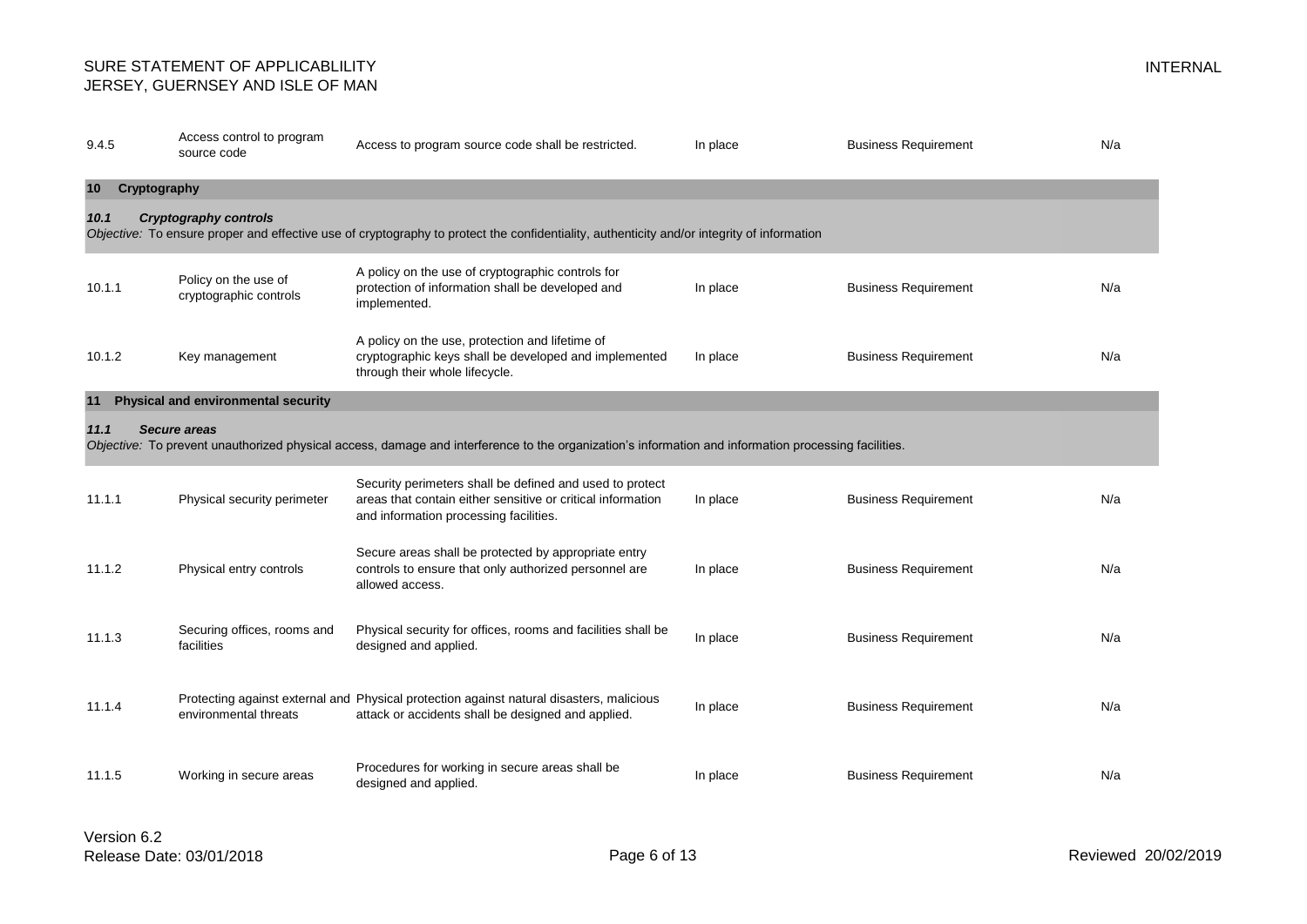| 11.1.6 | Delivery and loading areas                         | Access points such as delivery and loading areas and<br>other points where unauthorized persons could enter the<br>premises shall be controlled and, if possible, isolated<br>from information processing facilities to avoid<br>unauthorized access. | In place | <b>Business Requirement</b> | N/a |
|--------|----------------------------------------------------|-------------------------------------------------------------------------------------------------------------------------------------------------------------------------------------------------------------------------------------------------------|----------|-----------------------------|-----|
| 11.2   | <b>Equipment</b>                                   | Objective: To prevent loss, damage, theft or compromise of assets and interruption to the organization's operations.                                                                                                                                  |          |                             |     |
|        |                                                    |                                                                                                                                                                                                                                                       |          |                             |     |
| 11.2.1 | Equipment siting and<br>protection                 | Equipment shall be sited and protected to reduce the<br>risks from environmental threats and hazards, and<br>opportunities for unauthorized access.                                                                                                   | In place | <b>Business Requirement</b> | N/a |
| 11.2.2 | Supporting utilities                               | Equipment shall be protected from power failures and<br>other disruptions caused by failures in supporting utilities.<br>Power and telecommunications cabling carrying data or                                                                        | In place | <b>Business Requirement</b> | N/a |
| 11.2.3 | Cabling security                                   | supporting information services shall be protected from<br>interception, interference or damage.                                                                                                                                                      | In place | <b>Business Requirement</b> | N/a |
| 11.2.4 | Equipment maintenance                              | Equipment shall be correctly maintained to ensure its<br>continued availability and integrity.                                                                                                                                                        | In place | <b>Business Requirement</b> | N/a |
| 11.2.5 | Removal of assets                                  | Equipment, information or software shall not be taken off-<br>site without prior authorization.                                                                                                                                                       | In place | <b>Business Requirement</b> | N/a |
| 11.2.6 | Security of equipment and<br>assets off-premises   | Security shall be applied to off-site assets taking into<br>account the different risks of working outside the<br>organization's premises.                                                                                                            | In place | <b>Business Requirement</b> | N/a |
| 11.2.7 | Secure disposal or re-use of<br>equipment          | All items of equipment containing storage media shall be<br>verified to ensure that any sensitive data and licensed<br>software has been removed or securely overwritten prior<br>to disposal or re-use.                                              | In place | <b>Business Requirement</b> | N/a |
| 11.2.8 | Unattended user equipment                          | Users shall ensure that unattended equipment has<br>appropriate protection.                                                                                                                                                                           | In place | <b>Business Requirement</b> | N/a |
| 11.2.9 | Clear desk and clear screen<br>policy              | A clear desk policy for papers and removable storage<br>media and a clear screen policy for information<br>processing facilities shall be adopted.                                                                                                    | In place | <b>Business Requirement</b> | N/a |
|        | 12 Operations security                             |                                                                                                                                                                                                                                                       |          |                             |     |
| 12.1   | <b>Operational procedures and responsibilities</b> | Objective: To ensure correct and secure operations of information processing facilities.                                                                                                                                                              |          |                             |     |
| 12.1.1 | Documented operating<br>procedures                 | Operating procedures shall be documented and made<br>available to all users who need them.<br>Changes to the organization, business processes,                                                                                                        | In place | <b>Business Requirement</b> | N/a |
| 12.1.2 | Change management                                  | information processing facilities and systems that affect<br>information security shall be controlled.<br>The use of resources shall be monitored, tuned and                                                                                          | In place | <b>Business Requirement</b> | N/a |
| 12.1.3 | Capacity management                                | projections made of future capacity requirements to<br>ensure the required system performance.                                                                                                                                                        | In place | <b>Business Requirement</b> | N/a |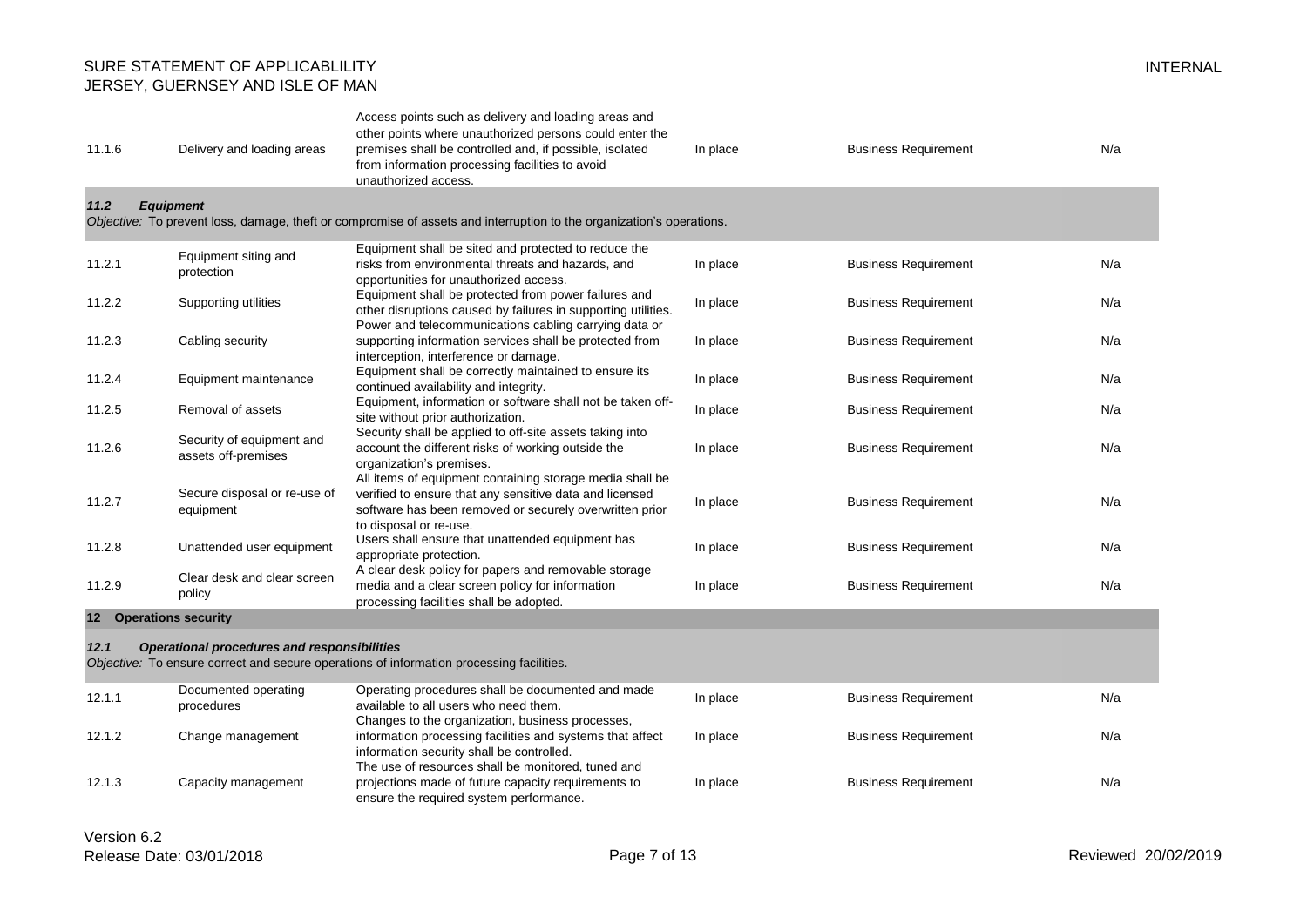| 12.1.4                | Separation of development,<br>testing and operational<br>environments                                         | Development, testing, and operational environments<br>shall be separated to reduce the risks of unauthorized<br>access or changes to the operational environment.                                                                                             | In place | <b>Business Requirement</b> | N/a |
|-----------------------|---------------------------------------------------------------------------------------------------------------|---------------------------------------------------------------------------------------------------------------------------------------------------------------------------------------------------------------------------------------------------------------|----------|-----------------------------|-----|
| 12.2                  | <b>Protection from Malware</b>                                                                                | Objective: To ensure that information and information processing facilities are protected against malware                                                                                                                                                     |          |                             |     |
| 12.2.1                | Controls against malware                                                                                      | Detection, prevention and recovery controls to protect<br>against malware shall be implemented, combined with<br>appropriate user awareness.                                                                                                                  | In place | <b>Business Requirement</b> | N/a |
| 12.3<br><b>Backup</b> | Objective: To protect against loss of data.                                                                   |                                                                                                                                                                                                                                                               |          |                             |     |
| 12.3.1                | Information backup                                                                                            | Backup copies of information, software and system<br>images shall be taken and tested regularly in accordance<br>with an agreed backup policy.                                                                                                                | In place | <b>Business Requirement</b> | N/a |
| 12.4                  | Logging and monitoring<br>Objective: To record events and generate evidence.                                  |                                                                                                                                                                                                                                                               |          |                             |     |
| 12.4.1                | Event logging                                                                                                 | Event logs recording user activities, exceptions, faults<br>and information security events shall be produced, kept<br>and regularly<br>reviewed.                                                                                                             | In place | <b>Business Requirement</b> | N/a |
| 12.4.2                | Protection of log information                                                                                 | Logging facilities and log information shall be protected<br>against tampering and unauthorized access.                                                                                                                                                       | In place | <b>Business Requirement</b> | N/a |
| 12.4.3                | Administrator and operator<br>logs                                                                            | System administrator and system operator activities shall<br>be logged and the logs protected and regularly reviewed.<br>The clocks of all relevant information processing systems                                                                            | In place | <b>Business Requirement</b> | N/a |
| 12.4.4                | Clock synchronisation                                                                                         | within an organization or security domain shall be<br>synchronised to a single reference time source.                                                                                                                                                         | In place | <b>Business Requirement</b> | N/a |
| 12.5                  | <b>Control of operational software</b><br>Objective: To ensure the integrity of operational systems.          |                                                                                                                                                                                                                                                               |          |                             |     |
| 12.5.1                | Installation of software<br>on operational systems                                                            | Procedures shall be implemented to control the<br>installation of software on operational systems.                                                                                                                                                            | In place | <b>Business Requirement</b> | N/a |
| 12.6                  | <b>Technical vulnerability management</b><br>Objective: To prevent exploitation of technical vulnerabilities. |                                                                                                                                                                                                                                                               |          |                             |     |
| 12.6.1                | Management of technical<br>vulnerabilities                                                                    | Information about technical vulnerabilities of information<br>systems being used shall be obtained in a timely fashion,<br>the organization's exposure to such vulnerabilities<br>evaluated and appropriate measures<br>taken to address the associated risk. | In place | <b>Business Requirement</b> | N/a |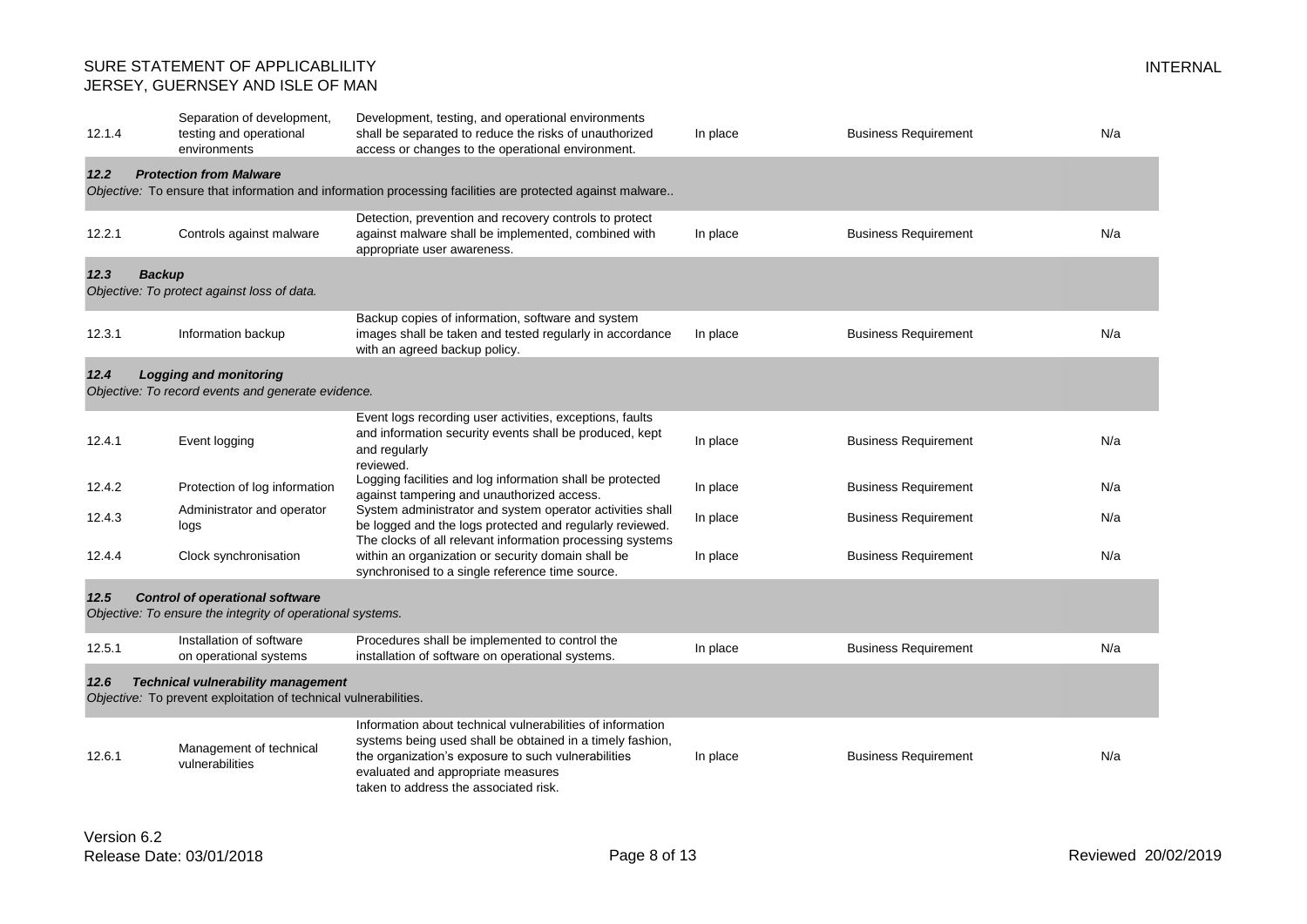| 12.6.2 | Restrictions on software<br>installation                                       | Rules governing the installation of software by users<br>shall be established and implemented.                                                                                                                    | In place | <b>Business Requirement</b> | N/a |
|--------|--------------------------------------------------------------------------------|-------------------------------------------------------------------------------------------------------------------------------------------------------------------------------------------------------------------|----------|-----------------------------|-----|
| 12.7   | Information systems audit considerations                                       |                                                                                                                                                                                                                   |          |                             |     |
|        | Objective: To minimise the impact of audit activities on operational systems.  |                                                                                                                                                                                                                   |          |                             |     |
| 12.7.1 | Information systems audit<br>controls                                          | Audit requirements and activities involving verification of<br>operational systems shall be carefully planned and<br>agreed to minimise disruptions to business processes.                                        | In place | <b>Business Requirement</b> | N/a |
| 13     | <b>Communications Security</b>                                                 |                                                                                                                                                                                                                   |          |                             |     |
| 13.1   | <b>Network security management</b>                                             | Objective: To ensure the protection of information in networks and its supporting information processing facilities.                                                                                              |          |                             |     |
| 13.1.1 | Network controls                                                               | Networks shall be managed and controlled to protect<br>information in systems and applications.<br>Security mechanisms, service levels and management<br>requirements of all network services shall be identified | In place | <b>Business Requirement</b> | N/a |
| 13.1.2 | Security of network services                                                   | and included in network services agreements, whether<br>these services are provided<br>in-house or outsourced.                                                                                                    | In place | <b>Business Requirement</b> | N/a |
| 13.1.3 | Segregation of networks                                                        | Groups of information services, users and information<br>systems shall be segregated on networks.                                                                                                                 | In place | <b>Business Requirement</b> | N/a |
| 13.2   | <b>Information transfer</b>                                                    | Objective: To maintain the security of information transferred within an organization and with any external entity.                                                                                               |          |                             |     |
| 13.2.1 | Information transfer policies<br>and procedures                                | Formal transfer policies, procedures and controls shall<br>be in place to protect the transfer of information through<br>the use of all types of communication facilities.                                        | In place | <b>Business Requirement</b> | N/a |
| 13.2.2 | Agreements on information<br>transfer                                          | Agreements shall address the secure transfer of<br>business information between the organization and<br>external parties.                                                                                         | In place | <b>Business Requirement</b> | N/a |
| 13.2.3 | Electronic messaging                                                           | Information involved in electronic messaging shall be<br>appropriately protected<br>Requirements for confidentiality or non-disclosure                                                                            | In place | <b>Business Requirement</b> | N/a |
| 13.2.4 | Confidentiality or<br>nondisclosure agreements                                 | agreements reflecting the organization's needs for the<br>protection of information shall be identified, regularly<br>reviewed and documented.                                                                    | In place | <b>Business Requirement</b> | N/a |
| 14     | Systems acquisition, development and maintenance                               |                                                                                                                                                                                                                   |          |                             |     |
| 14.1   | Security requirements of information systems<br>services over public networks. | Objective: To ensure that information security is an integral part of information systems across the entire lifecycle. This also includes the requirements for information systems which provide                  |          |                             |     |
| 14.1.1 | Information security<br>requirements analysis and<br>specification             | The information security related requirements shall be<br>included in the requirements for new information systems<br>or enhancements to existing information systems.                                            | In place | <b>Business Requirement</b> | N/a |
| V      |                                                                                |                                                                                                                                                                                                                   |          |                             |     |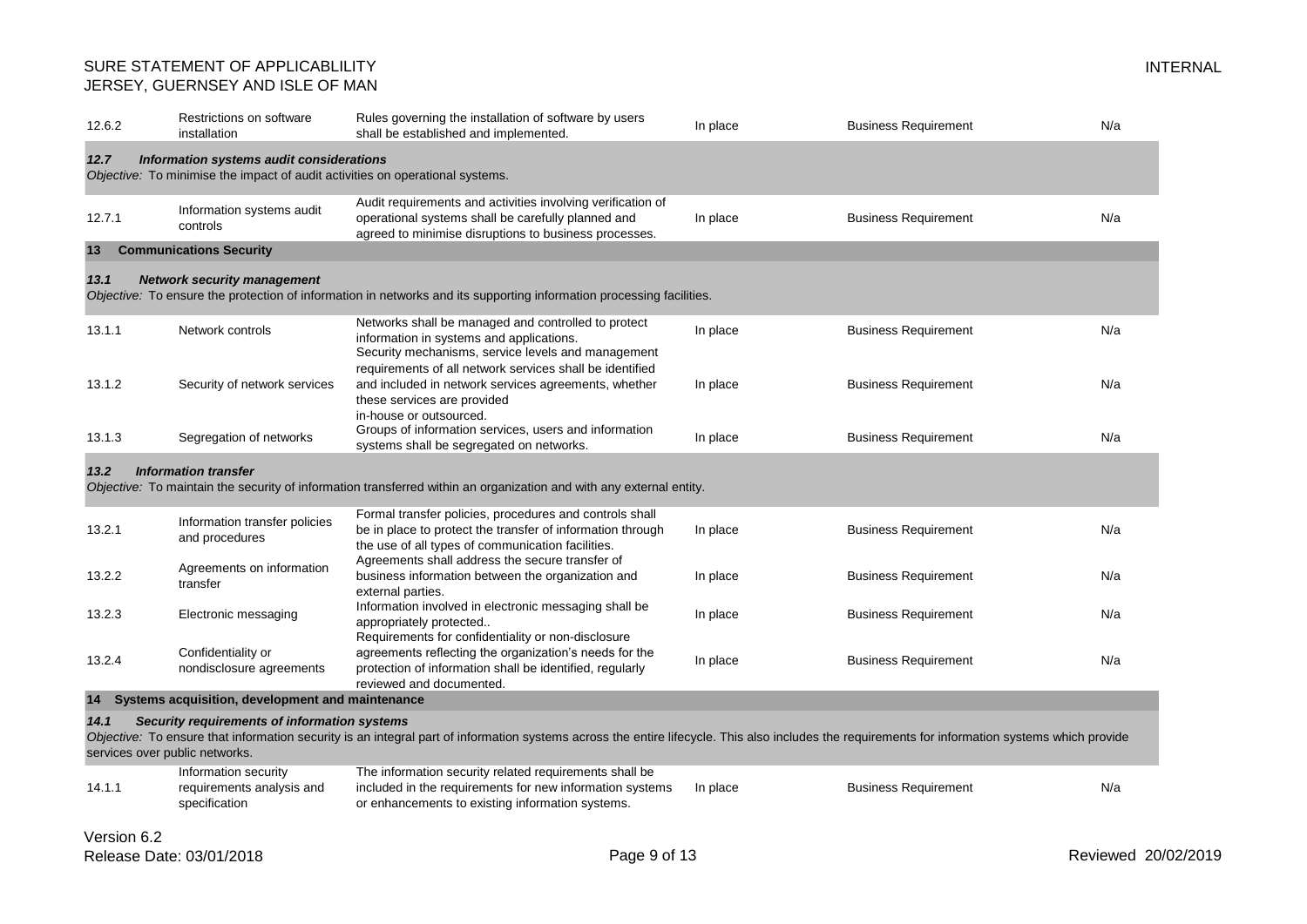| 14.1.2 | Securing application services<br>on public networks | Information involved in application services passing over<br>public networks shall be protected from fraudulent<br>activity, contract dispute and unauthorized disclosure and<br>modification.                                                 | In place | <b>Business Requirement</b> | N/a |
|--------|-----------------------------------------------------|------------------------------------------------------------------------------------------------------------------------------------------------------------------------------------------------------------------------------------------------|----------|-----------------------------|-----|
| 14.1.3 | Protecting application services<br>transactions     | Information involved in application service transactions<br>shall be protected to prevent incomplete transmission.<br>mis-routing, unauthorized message alteration,<br>unauthorized disclosure, unauthorized<br>message duplication or replay. | In Place | <b>Business Requirement</b> | N/a |

#### *14.2 Security in development and support processes*

*Objective:* To ensure that information security is designed and implemented within the development lifecycle of information systems..

|        |                                                                                  | Rules for the development of software and systems shall                                                                                                                                             |          |                                         |     |
|--------|----------------------------------------------------------------------------------|-----------------------------------------------------------------------------------------------------------------------------------------------------------------------------------------------------|----------|-----------------------------------------|-----|
| 14.2.1 | Secure development policy                                                        | be established and applied to developments within the                                                                                                                                               | In place | <b>Business Requirement</b>             | N/a |
| 14.2.2 | System change control<br>procedures                                              | organization.<br>Changes to systems within the development lifecycle<br>shall be controlled by the use of formal change control<br>procedures.                                                      | In place | <b>Business Requirement</b>             | N/a |
| 14.2.3 | Technical review of<br>applications after operating<br>platform changes          | When operating platforms are changed, business critical<br>applications shall be reviewed and tested to ensure there<br>is no adverse impact on organizational operations or<br>security.           | In place | <b>Business Requirement</b>             | N/a |
| 14.2.4 | Restrictions on changes to<br>software packages                                  | Modifications to software packages shall be discouraged,<br>limited to necessary changes and all changes shall be<br>strictly controlled.                                                           | In place | <b>Business Requirement</b>             | N/a |
| 14.2.5 | Secure system engineering<br>principles                                          | Principles for engineering secure systems shall be<br>established, documented, maintained and applied to any<br>information system implementation efforts.                                          | In place | <b>Business Requirement</b>             | N/a |
| 14.2.6 | Secure development<br>environment                                                | Organizations shall establish and appropriately protect<br>secure development environments for system<br>development and integration efforts that cover the entire<br>system development lifecycle. | In place | <b>Business Requirement</b>             | N/a |
| 14.2.7 | Outsourced development                                                           | The organization shall supervise and monitor the activity<br>of outsourced system development.                                                                                                      | In place | <b>Business Requirement</b>             | N/a |
| 14.2.8 | Systems security testing                                                         | Testing of security functionality shall be carried out<br>during development.<br>Acceptance testing programs and related criteria shall be                                                          | In place | <b>Business Requirement</b>             | N/a |
| 14.2.9 | Systems acceptance testing                                                       | established for new information systems, upgrades and<br>new versions.                                                                                                                              | In place | <b>Business Requirement</b>             | N/a |
| 14.3   | <b>Test Data</b><br>Objective: To ensure the protection of data used for testing |                                                                                                                                                                                                     |          |                                         |     |
| 14.3.1 | Protection of test data                                                          | Test data shall be selected carefully, protected and<br>controlled.                                                                                                                                 | In place | <b>Business &amp; Legal Requirement</b> | N/a |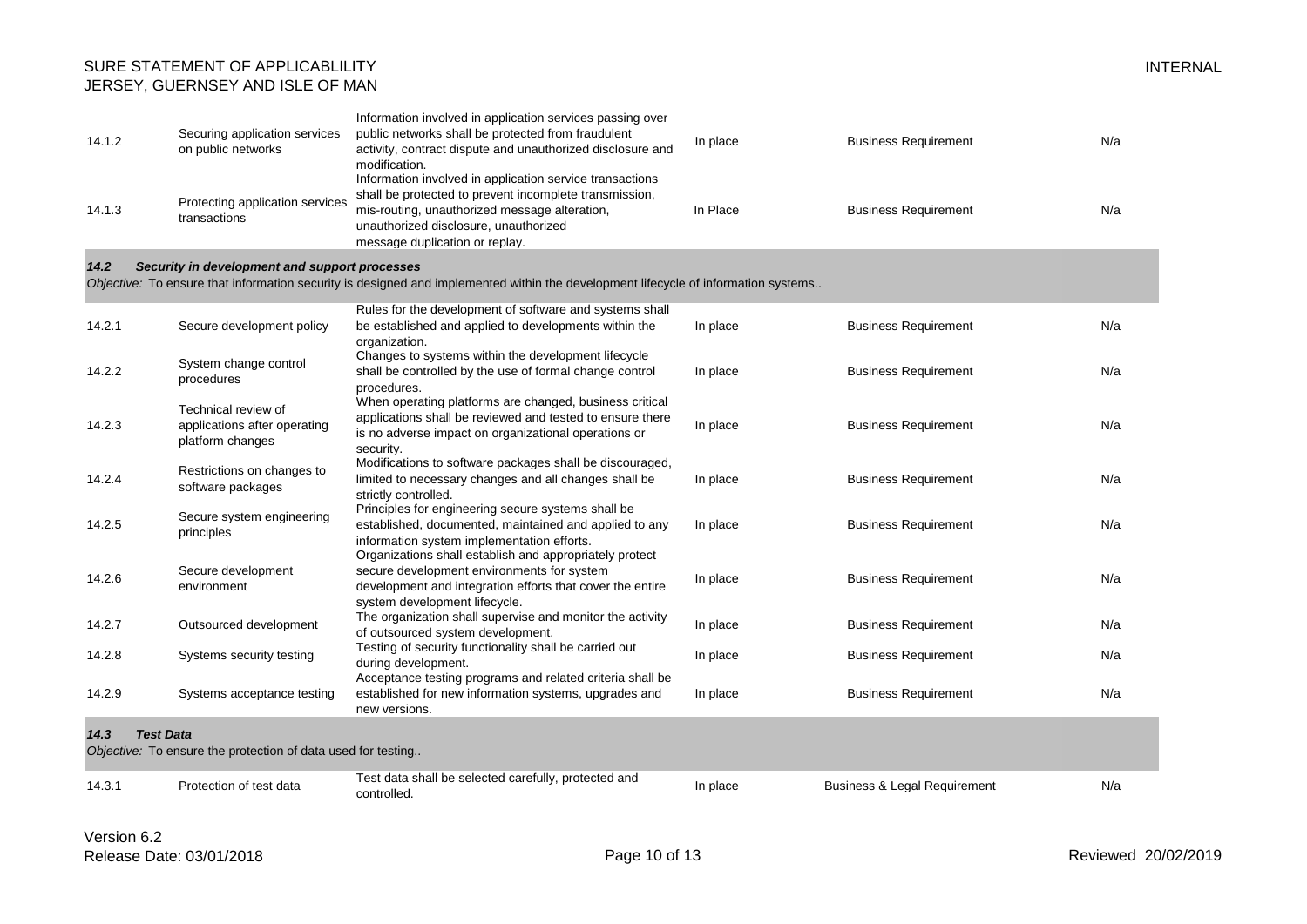#### **15 Supplier relationships**

#### *15.1 Information security in supplier relationships*

*Objective:* To ensure protection of the organization's assets that is accessible by suppliers

| 15.1.1                                                                                                                                                                | Information security policy for<br>supplier relationships   | Information security requirements for mitigating the risks<br>associated with supplier's access to the organization's<br>assets shall be agreed with the supplier and<br>documented                                                      | In place | <b>Business &amp; Legal Requirement</b> | N/a |  |  |
|-----------------------------------------------------------------------------------------------------------------------------------------------------------------------|-------------------------------------------------------------|------------------------------------------------------------------------------------------------------------------------------------------------------------------------------------------------------------------------------------------|----------|-----------------------------------------|-----|--|--|
| 15.1.2                                                                                                                                                                | Addressing security within<br>supplier agreements           | All relevant information security requirements shall be<br>established and agreed with each supplier that may<br>access, process, store, communicate, or provide IT<br>infrastructure components for, the organization's<br>information. | In place | <b>Business &amp; Legal Requirement</b> | N/a |  |  |
| 15.1.3                                                                                                                                                                | Information and<br>communication technology<br>supply chain | Agreements with suppliers shall include requirements to<br>address the information security risks associated with<br>information and communications technology services<br>and product supply chain.                                     | In place | <b>Business &amp; Legal Requirement</b> | N/a |  |  |
| 15.2<br>Supplier service delivery management<br>Objective: To maintain an agreed level of information security and service delivery in line with supplier agreements. |                                                             |                                                                                                                                                                                                                                          |          |                                         |     |  |  |
| 15.2.1                                                                                                                                                                | Monitoring and review of<br>supplier services               | Organizations shall regularly monitor, review and audit<br>supplier service delivery.<br>Changes to the provision of services by suppliers,<br>including maintaining and improving existing information                                  | In place | <b>Business Requirement</b>             | N/a |  |  |

| 15.2.2 | Managing changes to<br>supplier services | mcluding maintaining and improving existing imprimation<br>security policies, procedures and controls, shall be<br>managed, taking account of the | In place | <b>Business Requirement</b> | N/a |
|--------|------------------------------------------|---------------------------------------------------------------------------------------------------------------------------------------------------|----------|-----------------------------|-----|
|        |                                          | criticality of business information, systems and                                                                                                  |          |                             |     |

#### **16 Information security incident management**

#### *16.1 Management of information security incidents and improvements*

*Objective:* To ensure a consistent and effective approach to the management of information security incidents, including communication on security events and weaknesses.

processes involved and re-assessment of risks.

| 16.1.1 | Responsibilities and<br>procedures           | Management responsibilities and procedures shall be<br>established to ensure a quick, effective and orderly<br>response to information security incidents.                                                             | In place | <b>Business &amp; Legal Requirement</b> | N/a |
|--------|----------------------------------------------|------------------------------------------------------------------------------------------------------------------------------------------------------------------------------------------------------------------------|----------|-----------------------------------------|-----|
| 16.1.2 | Reporting information security<br>events     | Information security events shall be reported through<br>appropriate management channels as quickly as<br>possible.                                                                                                    | In place | <b>Business &amp; Legal Requirement</b> | N/a |
| 16.1.3 | Reporting information security<br>weaknesses | Employees and contractors using the organization's<br>information systems and services shall be required to<br>note and report any observed or suspected information<br>security weaknesses in systems<br>or services. | In place | <b>Business Requirement</b>             | N/a |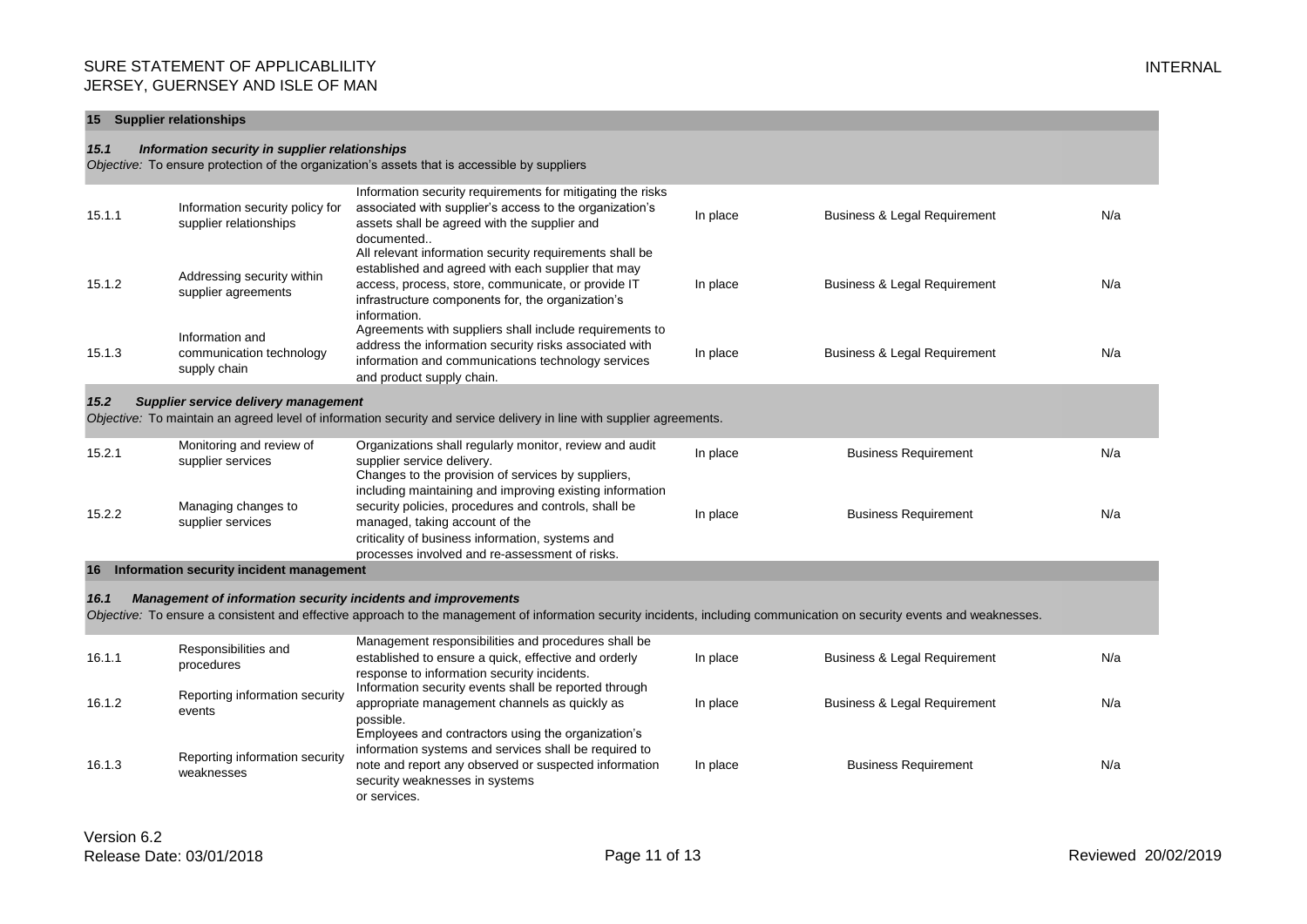| 16.1.4        | Assessment of and decision<br>on information security events                | Information security events shall be assessed and it shall<br>be decided if they are to be classified as information<br>security incidents.                                                                                                                          | In place | <b>Business Requirement</b> | N/a |
|---------------|-----------------------------------------------------------------------------|----------------------------------------------------------------------------------------------------------------------------------------------------------------------------------------------------------------------------------------------------------------------|----------|-----------------------------|-----|
| 16.1.5        | Response to information<br>security incidents                               | Information security incidents shall be responded to in<br>accordance with the documented procedures.                                                                                                                                                                | In place | <b>Business Requirement</b> | N/a |
| 16.1.6        | Learning from information<br>security incidents                             | Knowledge gained from analysing and resolving<br>information security incidents shall be used to reduce the<br>likelihood or impact of future incidents.                                                                                                             | In place | <b>Business Requirement</b> | N/a |
| 16.1.7        | Collection of evidence                                                      | The organization shall define and apply procedures for<br>the identification, collection, acquisition and preservation<br>of information, which can serve as evidence.                                                                                               | In place | <b>Business Requirement</b> | N/a |
| 17            | Information security aspects of business continuity management              |                                                                                                                                                                                                                                                                      |          |                             |     |
|               | 17.1 Information security continuity                                        | Objective: Information security continuity shall be embedded in the organization's business continuity management systems.                                                                                                                                           |          |                             |     |
| 17.1.1        | Planning information security<br>continuity                                 | The organization shall determine its requirements for<br>information security and the continuity of information<br>security management in adverse situations, e.g. during a<br>crisis or disaster.                                                                   | In place | <b>Business Requirement</b> | N/a |
| 17.1.2        | Implementing information<br>security continuity                             | The organization shall establish, document, implement<br>and maintain processes, procedures and controls to<br>ensure the required level of continuity for information<br>security during an adverse situation.<br>The organization shall verify the established and | In place | <b>Business Requirement</b> | N/a |
| 17.1.3        | Verify, review and evaluate<br>information security continuity              | implemented information security continuity controls at<br>regular intervals in order to ensure that they are valid and<br>effective during adverse situations.                                                                                                      | In place | <b>Business Requirement</b> | N/a |
| 17.2          | <b>Redundancies</b>                                                         |                                                                                                                                                                                                                                                                      |          |                             |     |
|               | Objective: To ensure availability of information processing facilities.     |                                                                                                                                                                                                                                                                      |          |                             |     |
| 17.2.1        | Availability of information<br>processing facilities                        | Information processing facilities shall be implemented<br>with redundancy sufficient to meet availability<br>requirements.                                                                                                                                           | In place | <b>Business Requirement</b> | N/a |
| 18 Compliance |                                                                             |                                                                                                                                                                                                                                                                      |          |                             |     |
| 18.1          | <b>Compliance with legal and contractual requirements</b>                   | Objective: To avoid breaches of legal, statutory, regulatory or contractual obligations related to information security and of any security requirements.                                                                                                            |          |                             |     |
| 18.1.1        | Identification of applicable<br>legislation and contractual<br>requirements | All relevant legislative statutory, regulatory, contractual<br>requirements and the organization's approach to meet<br>these requirements shall be explicitly identified,<br>documented and kept up to date for each information<br>system and the organization.     | In place | <b>Business Requirement</b> | N/a |